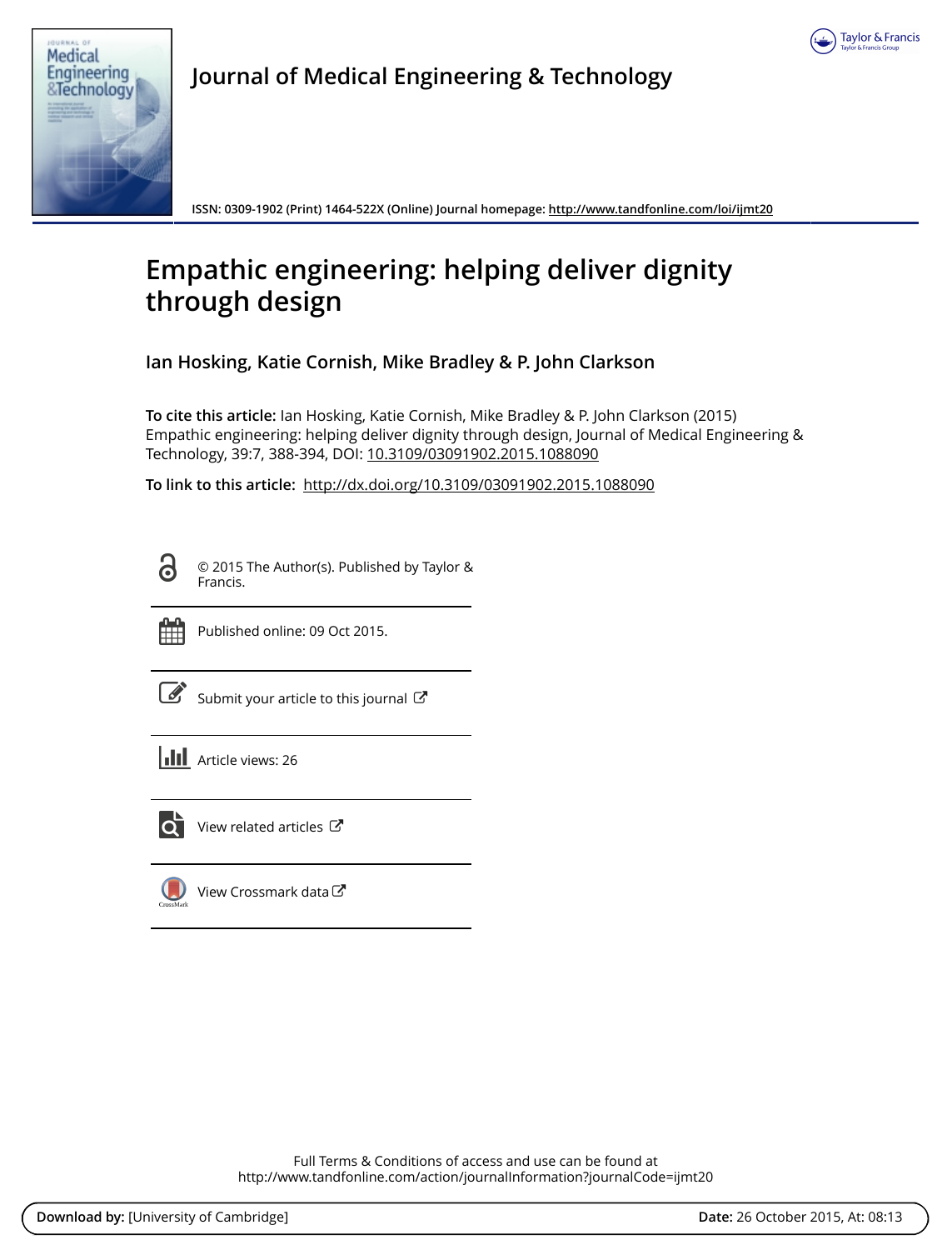# JOURNAL OF Medical Engineering &Technology

http://informahealthcare.com/jmt ISSN: 0309-1902 (print), 1464-522X (electronic)

J Med Eng Technol, 2015; 39(7): 388–394 ! 2015 Taylor & Francis. DOI: 10.3109/03091902.2015.1088090



# INNOVATION

# Empathic engineering: helping deliver dignity through design

lan Hosking $*^{1,2}$ , Katie Cornish<sup>2</sup>, Mike Bradley<sup>2</sup> and P. John Clarkson<sup>2</sup>

<sup>1</sup>NIHR Devices for Dignity Healthcare Technology Cooperative, and <sup>2</sup>Engineering Design Centre, Department of Engineering, University of Cambridge, Cambridge CB2 1PZ, UK

#### Abstract

Dignity is a key value within healthcare. Technology is also recognized as being a fundamental part of healthcare delivery, but also a potential cause of dehumanization of the patient. Therefore, understanding how medical devices can be designed to help deliver dignity is important. This paper explores the role of empathy tools as a way of engendering empathy in engineers and designers to enable them to design for dignity. A framework is proposed that makes the link between empathy tools and outcomes of feelings of dignity. It represents a broad systems view that provides a structure for reviewing the evidence for the efficacy of empathy tools and also how dignity can be systematically understood for particular medical devices.

# 1. Introduction

The paramount importance of patient dignity has been recognized in healthcare [[1\]](#page-7-0). However, there is a lack of research for how medical device designers can facilitate patient dignity. Generating empathy within designers aids them in creating products to meet the needs of their users [[2\]](#page-7-0) and could also assist in the design of medical devices to help patients maintain their dignity. Empathy tools are recognized as helpful; however, there is a lack of research linking the effects on patient dignity from the use of empathy tools in medical device design. This paper presents a conceptual framework with reference to evidence to address this gap in the literature.

### 1.1. Background and definitions

Dignity has long been recognized as a fundamental human right [[3\]](#page-7-0). It is particularly important in healthcare, for example in the UK, this is embodied in the National Health Service (NHS) Constitution, which states that dignity 'should be at the core of how patients and staff are treated' [\[4](#page-7-0)] (p. 3). In this case it is derived from the rights conferred by the European Convention on Human Rights [\[5](#page-7-0)]. It is recognized that illness and hospitalization can severely compromise a person's dignity [\[6](#page-7-0)]. Technology and medical devices play a fundamental role in the delivery of modern healthcare and as such can have a big impact on a patient's dignity. Some argue

#### Keywords

Design, dignity, empathy, engineering, tools

#### **History**

Received 11 March 2015 Revised 19 May 2015 Accepted 25 May 2015

that technology can have a serious dehumanizing effect generally, but specifically in the healthcare context [[7–9\]](#page-7-0).

Many attempts have been made to try and define the concept of dignity in various settings, particularly in healthcare, in order to discuss it in an academic context. The Oxford English Dictionary defines dignity as 'the quality of being worthy or honourable; worthiness, worth, nobleness, excellence' [\[10](#page-7-0)], but, within healthcare it has been debated as to whether dignity is even a useful concept to acknowledge, due to the difficulty of defining its meaning [\[11](#page-7-0),[12\]](#page-7-0). However, Matiti and Trorey [\[13](#page-7-0)] conclude that the best way to define it is through the themes that maintain dignity. They suggest that in healthcare the following factors contribute to dignity: privacy; confidentiality; communication and the need for information; choice, control and the involvement in care; respect; and decency and forms of address. Cass et al. [[14\]](#page-7-0) propose this definition: 'Dignity in care means the kind of care, in any setting, which supports and promotes, and does not undermine, a person's self-respect' (p. 6). They offer dignity factors of: choice and control; communication; eating and nutritional care; pain management; personal hygiene; practical assistance; and privacy and social inclusion.

Martin *et al.* [\[15](#page-7-0)] explain that, to allow patients to maintain their dignity, all medical devices must meet the requirements of its users and to do this it needs to be designed with the user in mind.

The Oxford English Dictionary defines empathy as 'the ability to understand and appreciate another person's feelings, experience, etc.' [\[10](#page-7-0)]. Kouprie and Visser [\[2](#page-7-0)] discuss the affective and the cognitive aspects of empathy, put forward by Baron-Cohen and Wheelwright [\[16](#page-7-0)], but within the context of design, p, 164. They explain that the affective aspect is 'the automatic response to another's emotional state'. The

<sup>© 2015</sup> The Author(s). Published by Taylor & Francis.

This is an Open Access article distributed under the terms of the Creative Commons Attribution License (http://creativecommons.org/Licenses/by/ 4.0/), which permits unrestricted use, distribution, and reproduction in any medium, provided the original work is properly cited.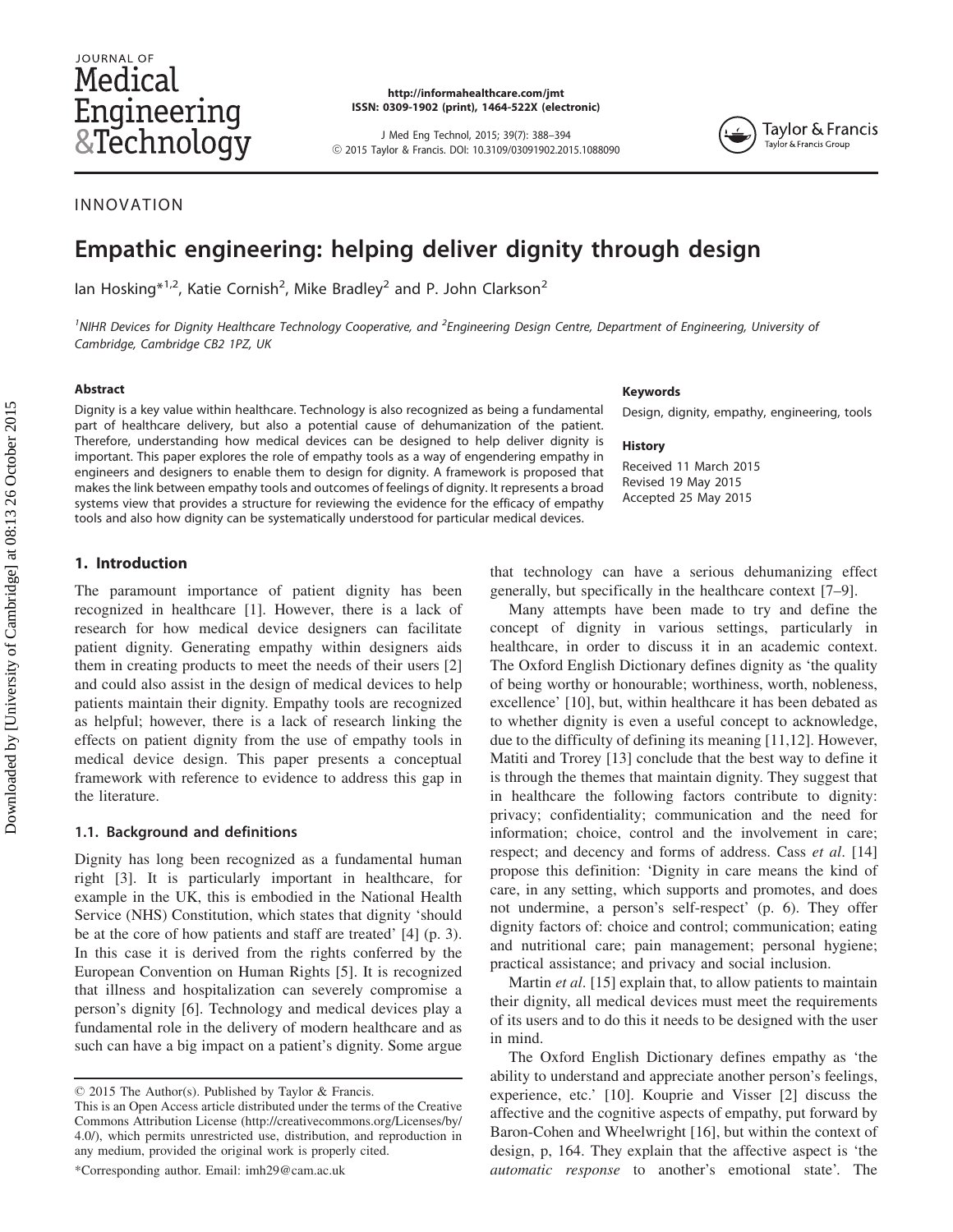cognitive aspect is a person's understanding of another's feelings and this can be conveyed through the empathizer hearing about the situation that the empathizee is in: 'It is concerned with intellectually taking the role or perspective of another person'. To put this in a design context, Mattelmäki and Battarbee [\[17](#page-7-0)] state 'design empathy means that people are seen and understood from where they stand, not as test subjects but as persons with feelings' (p. 266).

The literature recognizes that it is important that designers have empathy with their users [\[18](#page-7-0)]. Empathic design is described as the process by which 'designers attempt to get closer to the lives and experiences of (putative, potential or future) users, in order to increase the likelihood that the product or service designed meets the user's needs' [\[2](#page-7-0)] (p. 437).

McGinley and Dong [\[19](#page-7-0)] state there is a need to go beyond written data 'into the realm of human understanding and empathy is crucial for effective design outcomes, as considering individuals as merely numbers and measurements is limited, no matter how thoroughly it is carried out'. There are several pieces of research into the ways in which we can encourage empathy in various areas of design [[20\]](#page-7-0), as well as specific methods such as empathy probes [[17\]](#page-7-0), empathic lead users [\[21\]](#page-7-0), capability loss simulation [[22\]](#page-7-0), critical user forums [\[23](#page-7-0)] and a suggested framework on how the designer can step into the users life in order to generate empathy with that user [\[2](#page-7-0)]. However, these authors don't specifically discuss these methods in the context of the design of medical devices.

There is extensive literature that covers usability and consideration of the user, in medical device design. For example Martin et al. [\[15](#page-7-0)] discuss the ways that ergonomics can assist the designer in considering the user in the design and development of medical devices. Other authors comment on specific techniques for considering the user when designing medical devices, such as Vincent and Blandford [[24](#page-7-0)], who discuss the use of personas in medical device design. However, this literature does not comment specifically on encouraging empathy within medical device design.

The focus of this paper is on designers; however, the role of empathy in healthcare professionals has long been considered and Stepien and Baernstein [\[25](#page-7-0)] provide a useful review of this in their paper on 'Educating for Empathy'. This paper acknowledges the problems of definition and measurement, but does provide evidence for the opportunity to influence empathy positively.

This work refers specifically to the existing evidence of the effect that empathy tools have on a product developer's empathy for their users, how this impacts on medical device design and, consequently, the dignity of the user. This is done through a review of the literature, case studies and a study of medical device designers in industry. The evidence is discussed in reference to a framework presented later in the paper.

# 1.2. Description of empathy tools and their use

There are a number of techniques for encouraging empathy in designers. Kouprie and Visser [\[2](#page-7-0)] divide these into three areas: research; communication; and ideation. Although this division helps us to recognize the differences between different empathy tools and techniques, they are not orthogonal. For this reason the techniques will be discussed in terms of those that are based on direct contact with potential users and those that describe or simulate users. These are discussed in more detail below.

#### 1.2.1. Direct contact

Kouprie and Visser [\[2](#page-7-0)] highlight that direct contact with users should be included where possible (p. 439). They suggest that 'most authors recommend having designers conduct observation studies, e.g. to follow the user in his context'. Furthermore, Dong et al. [\[26](#page-7-0)] explain that direct contact is the best way of generating empathy and understanding in designers. There are several ways that real people can be used directly to encourage empathy in designers. These include observations, user trials and focus groups, amongst other things. Table 1 presents some example methods.

## 1.2.2. Indirect contact

Kouprie and Visser [[2\]](#page-7-0) explain that communication techniques should be used if the designer cannot have direct contact with potential users. They add that, to increase the designer's empathic understanding of the user, they should (where possible) use raw data directly from the user, such as photos of them in their homes, or original handwriting. These methods of indirect contact have been divided into 'representing' and 'simulating' users. Examples of these are outlined in [Table 2](#page-3-0) and [Table 3](#page-3-0) respectively.

# 2. Method

So far we have presented the importance of dignity in healthcare, the central and potentially dehumanizing role that medical devices play, linked to the potential use of empathy tools for developing an understanding of user needs in developers. What is lacking is a conceptualization of how empathy tools potentially link to feelings of dignity in the patient and what evidence there is for the efficacy of such tools. In this section a conceptual framework in three levels of

Table 1. Example methods of generating empathy, based on direct contact.

| Methods of direct contact | Details of the method                                                                                                                                                                                                                                                           |  |
|---------------------------|---------------------------------------------------------------------------------------------------------------------------------------------------------------------------------------------------------------------------------------------------------------------------------|--|
| Focus groups              | 'A research technique that collects data through group interaction on a topic determined by the researcher' [27]. Critical<br>user forums are a type of focus group that are typically smaller and are comprised of users with the most serious<br>impairments $[23]$ (p. 129). |  |
| <b>Observation</b>        | A technique that requires the designer to watch potential users to uncover people's needs and determining their actual<br>behaviour in a realistic environment [28]. These can be lab-based or may take place in a real-world setting.                                          |  |
| User trials               | Observation of users interacting with specific products, to identify problems and prioritize changes [29].                                                                                                                                                                      |  |
| Interviews                | Provides individual views on user requirements from a range of users. Face-to-face approach enables in-depth<br>questioning' $[30]$ (p. 605).                                                                                                                                   |  |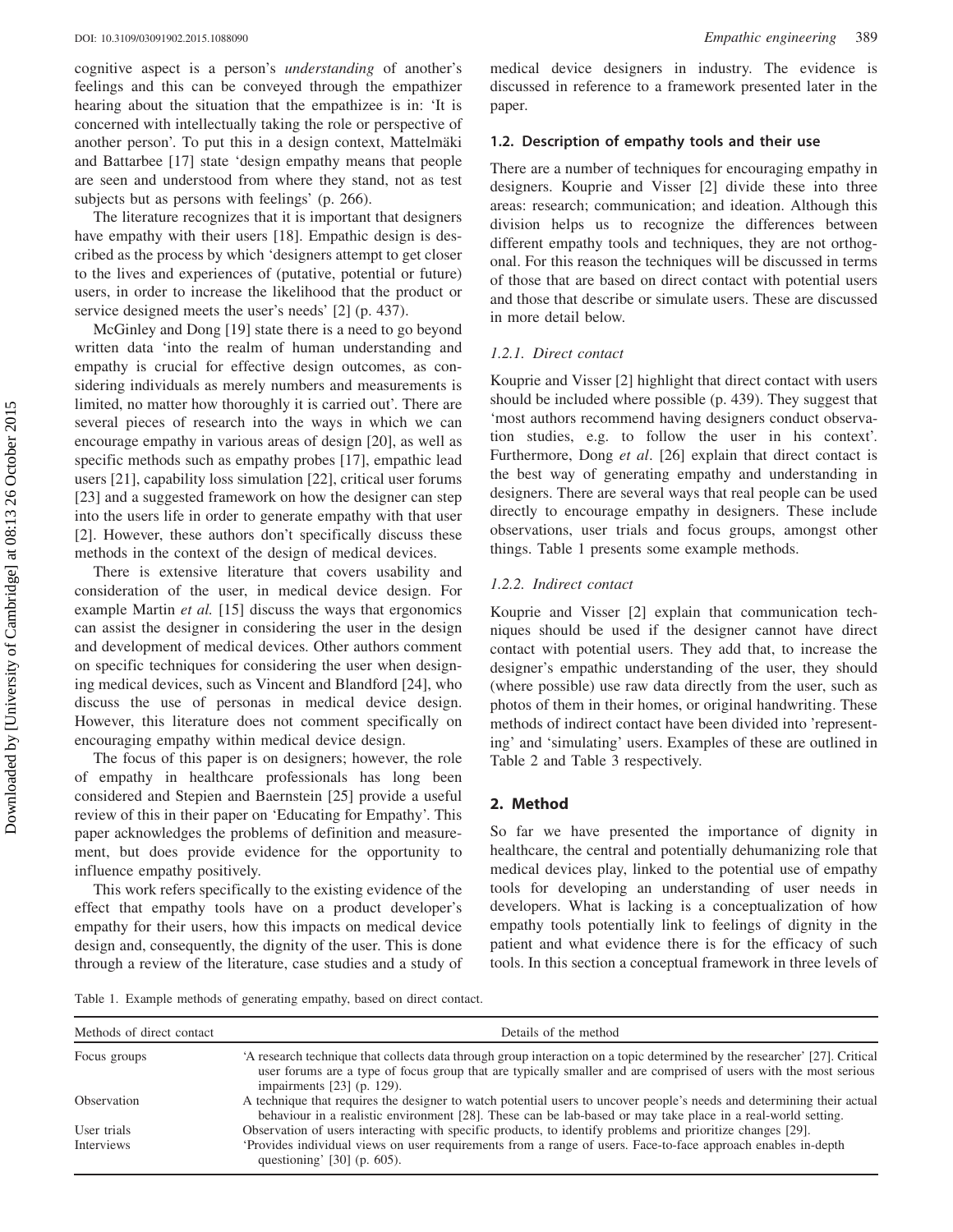<span id="page-3-0"></span>increasing detail is proposed based on 10 years of experience of developing, testing, manufacturing and using empathy tools in an engineering design research centre in a UK university [[32,33](#page-7-0)]. Part of the work was focused on the fidelity of the simulation, the usability of the simulators by the person using them and their use in usability assessment of devices as a substitute for testing with real users. The tools were also used for inclusive design training of a range of people from large multi-national companies. In addition, vision and dexterity simulators were integrated into a set of schools resources to bring inclusive design into the classroom [\[34](#page-7-0)]. Recent work has included systematic interviews of designers to understand their attitudes to simulators [\[35](#page-7-0)].

# 2.1. Framework

Designing technology that enables dignity is a complex and multifaceted problem. The work of Kouprie and Visser [[2\]](#page-7-0)

provides a specific framework that addresses the stages that a designer goes through in developing empathy with the end user. It is derived from a psychological understanding of empathy. However, this paper considers a broader view that is looking at a potential causal link between empathy tools and patient dignity in the context of medical device use. This is shown in [Figure 2](#page-4-0), where *Empathy Tools* are used to inform the Development Process that creates a new Medical Device. This has an Operational Procedure that is followed by the patient, who consequently experiences Feelings of Dignity.

[Figure 3](#page-4-0) expands this core process to include the Developer and Patient and how the Empathy Tools help improve the developer's understanding of the patient. The singular form is used to describe the stakeholders, but applies equally to a range of patients or developers. Developers cover a range of stakeholders involved in the development process that includes but is not limited to engineers, industrial

Table 2. Example methods of generating empathy, by representing users.

| Methods of indirect contact: Representing users | Details of the method                                                                                                                                                                                                                                                                                                          |
|-------------------------------------------------|--------------------------------------------------------------------------------------------------------------------------------------------------------------------------------------------------------------------------------------------------------------------------------------------------------------------------------|
| Storytelling techniques<br>Personas             | This is a blanket term for a range of methods such as personas, storyboards and role-playing [2].<br>A technique involving the creation of a fictitious but realistic character to 'provide a method of<br>summarizing user diversity, which also includes physical, social and cultural contextual factors'<br>$[28]$ (p. 6). |
| Video                                           | Videos and audio recordings of potential users in their own environment or interacting with products<br>has the same benefits as observation, but does not require direct contact and results are clearly<br>recorded for future use.                                                                                          |
| Measurement                                     | This can include anthropometrics and physical capability measurements such as grip strength, as well<br>as encouraging a designer to measure their own capabilities, which can provide some context to<br>what their users might experience.                                                                                   |
| Population data                                 | Estimating exclusion identifies the task steps where a product or prototype places the highest<br>demands on the following user capabilities: vision; hearing; thinking; reach and dexterity' [28]<br>$(p. 6)$ .                                                                                                               |
| Experience prototyping                          | 'Any kind of representation, in any medium, that is designed to understand, explore or communicate<br>what it might be like to engage with the product, space or system we are designing' $[31]$ (p. 2).                                                                                                                       |

#### Table 3. Example methods of generating empathy, by simulating users.

| Methods of indirect contact: Simulating users | Details of the method                                                                                                                                                                                                                                                                                                                                                                                                                                             |
|-----------------------------------------------|-------------------------------------------------------------------------------------------------------------------------------------------------------------------------------------------------------------------------------------------------------------------------------------------------------------------------------------------------------------------------------------------------------------------------------------------------------------------|
| Simulation tools                              | Simulation tools work by 'enabling designers to experience some of the effects of capability loss for<br>themselves, e.g. through wearing equipment that restricts their abilities. This encourages greater<br>empathy with users with capability loss, and aims to provide a deeper understanding of their needs<br>than can be obtained from written descriptions' [22]. These can include glasses, gloves and full body<br>suits. See Figure 1 for an example. |
| Structured experience with simulators         | Designers utilizing simulators such as the Cambridge Simulation Glasses and carrying out particular<br>tasks to highlight to them the difficulties that users may experience.                                                                                                                                                                                                                                                                                     |
| Simulation software                           | The use of computer software to re-create the experience of someone with an impairment, either in a<br>virtual environment or by overlaying an impairment over an existing 2D design, on-screen. These can<br>include Inclusive CAD, HADRIAN, VICON, VERITAS and the Cambridge Simulation Software.                                                                                                                                                               |



Figure 1. Cambridge simulation gloves and glasses.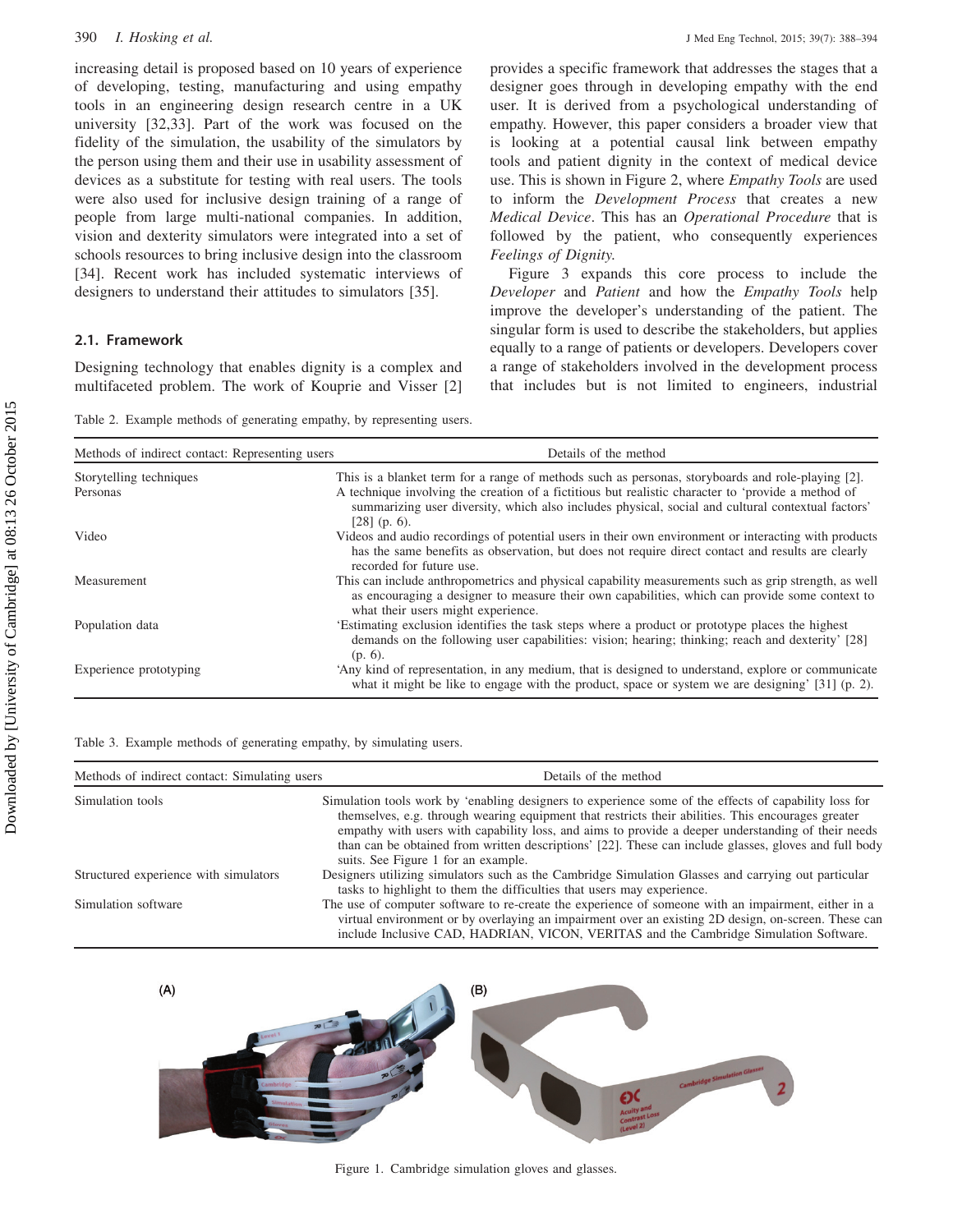<span id="page-4-0"></span>

Figure 2. Linking empathy tools to feelings of dignity.



#### **Medical Intervention**

**Conventional Practice** 

Figure 3. The role of comparison in feelings of dignity.

designers and ergonomists. This figure also introduces the notion of how Feelings of Dignity are derived by the Patient making a Comparison of the experience of the Medical Device with experience of the Conventional Process. A simple example is where a patient has had a colostomy and as a result the patient has to use a colostomy bag. Here the comparison would be with using a conventional toilet (Conventional Process). The user would consider the differences between the two. In practice there may be a distinction between the Patient and a healthcare professional or carer using the device with or on them. This would, however, add further complexity, with limited benefit in adding to the principles involved.

[Figure 4](#page-5-0) introduces a range of additional elements. First, it elaborates the Conventional Practice further by bringing a societal dimension (Society) that covers the development of cultural norms that the patient is likely to compare with. It also includes Mainstream Product that may perform part of, or be replaced by, the operation of the Medical Device. The conventional toilet in the colostomy bag example would be such a mainstream product.

Second, the full conceptual framework introduces Elements of Dignity, which are modified definitions drawn from Matiti and Trorey [\[13](#page-7-0)].

- $\bullet$  Privacy, which includes the visual, auditory and olfactory presentation of the device in use.
- $\bullet$  Control, which relates to the level of independence that can be maintained by the patient.
- $\bullet$  Choice, which concerns whether the patient can continue to do the things that they have done previously or would like to do in the future.
- $\bullet$  Communication, which relates here specifically to the control the patient has over the disclosure of their condition and the use of a medical device. For example, a blind person with white stick may want to make others aware (disclose) their lack of vision.
- $\bullet$  Respect, which is specific to the feelings of being respected by the patient.

These definitions are by no means exhaustive and overlap; however, they represent a way of examining the development of Feelings of Dignity. In reality this comparison will be different for different people and may be a very visceral reaction. Nonetheless, the Developer can consider these elements of dignity for each step of the Operational Procedure compared to a benchmark of the Conventional Process. Again in the case of the colostomy bag, the comparison may be: does the user experience differences in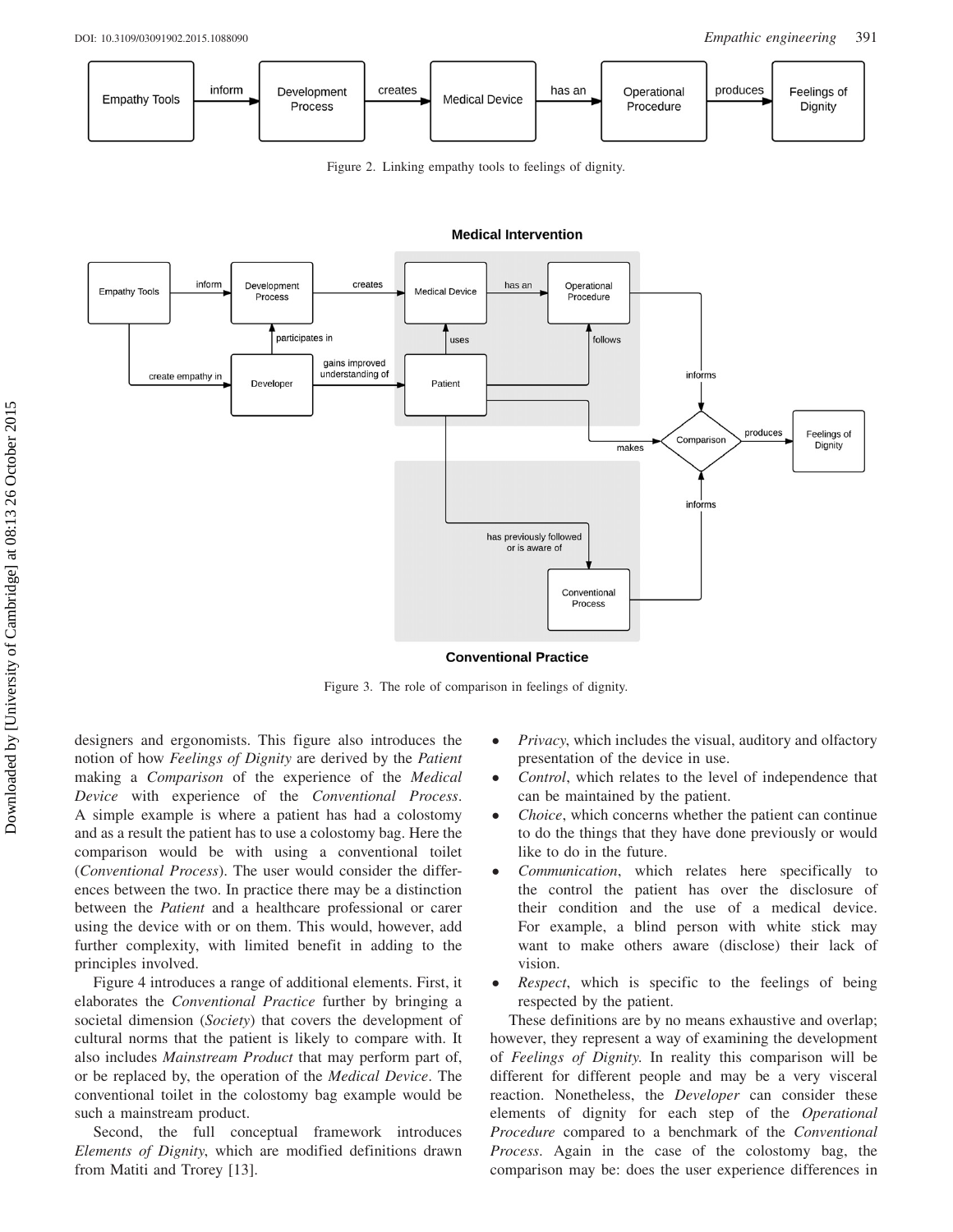<span id="page-5-0"></span>

Figure 4. Full conceptual framework.

visibility such as a bulge under their clothing? Do they experience unusual sounds or a smell from the bag? How does it impact on the control they have and the choices they can make about activities?

Third, the framework introduces Strategy, which can be influenced by the *Empathy Tools*. The tools can have an impact on senior decision-makers by raising the awareness of the struggle that patients may face with existing solutions. This in turn can lead to changes in the Development Process to make it more patient-focused as well as providing greater focus on dignity for specific Medical Device development.

Finally, it is possible to view this process in terms of Psychological and Sociological theories that have the potential to provide insights into underlying mechanisms and in turn stimulate improvements to the *Empathy Tools*. Of particular note is E-S theory and the associated Empathizing and Systemizing Quotients (EQ & SQ) devised by Baron-Cohen and Wheelwright [[16](#page-7-0)]. These quotients have been used to show variation between different cohorts such as males and females and technical and non-technical cohorts. This enables a quantitative measure of a developer's empathy levels and also opens up the possibility of determining if the empathy tools impact a developer's EQ level.

It is also worth noting that the Empathy Tools can be used in a variety of contexts that include training the Developers and the evaluation of solutions in the Development Process. In addition, *Empathy Tools* have been used to raise awareness and understanding amongst carers, relatives, local authorities and schools and in conjunction with the World Health Organization, the RNIB and Guide Dogs for the Blind [[36\]](#page-7-0) and, thus, impact wider 'Society'. Note, this relationship is not shown to avoid additional complexity to the diagram. The users' feelings regarding dignity are likely to be influenced by the wider societal context that they sit in, for example how people view incontinence. Empathy Tools can be used with and by *Developers* to develop insight and empathy about patients. This should not only drive motivation, but also provide insight into the user requirements for the design of the Medical Device.

The framework highlights two practical things in enabling dignified outcomes for patients. The first is the role of Empathy Tools in influencing the process at multiple levels across different stakeholders. The second is the notion of comparison between a benchmark of the Conventional Process and the new Operational Procedure of the Medical Device. The developer can systematically compare the two step-by-step for the user journey [\[28](#page-7-0),[36\]](#page-7-0).

This analysis is performed by breaking the use of the Medical Device into steps. This is essentially the Operational Procedure, but is broader than a narrow standard operating procedure as it includes all necessary steps to successfully gauge the benefit of the intervention. For example, in the case of an auto-injector (a patient activated spring loaded syringe delivering a single drug dose) it should include issues such as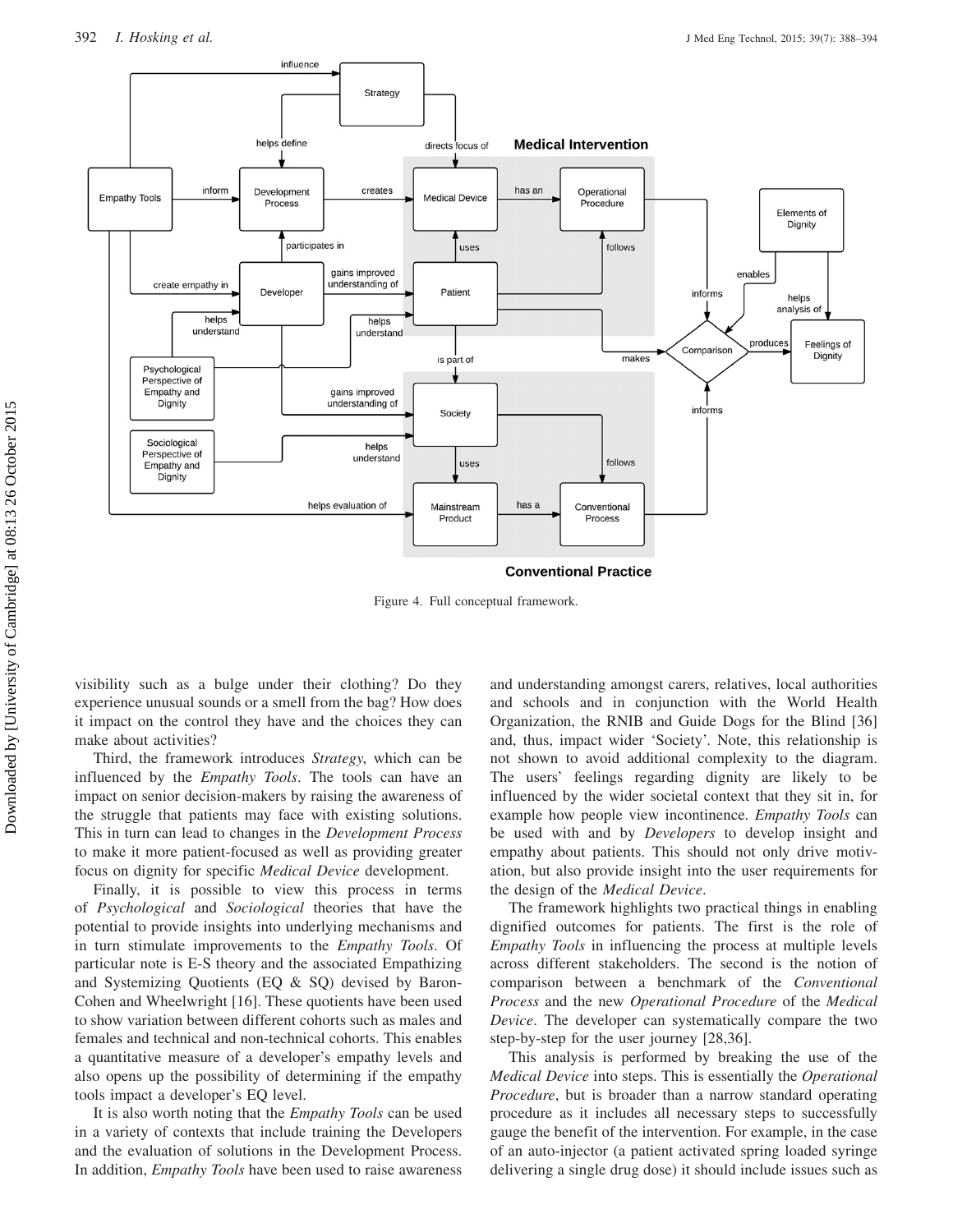carrying, storage and the task of opening and using the sterilizing alcohol wipe for cleaning the injection site. In the exclusion audit [[28\]](#page-7-0) each step is analysed in terms of the sensory, cognitive and motor demands. Each step represents a metaphorical hurdle that users have to get over. The greater the demand on the user's sensory, cognitive and motor skills the harder the task is to complete. Where the demand is greater than the user's capability, they are excluded. The aim in the design process is to lower these hurdles to reduce exclusion and make the device easier to use. We are proposing to extend the exclusion analysis criteria to include Elements of Dignity. For each step it is possible to perform a better–same– worse comparison with the Conventional Process. Although there is unlikely to be an exact mapping of task steps between the two processes, a judgement can be made. For example, if a task step is not required at all in the Conventional Process, then it is reasonable to say with the new medical device that the task is more difficult and may impact one or more Elements of Dignity. It is important when making the better– same–worse comparison to record both the result of the comparison, but also the underlying reason for the judgement, because the reason will inform potential improvements to the design. The grid can be formed with physical cards and/or recorded in a spreadsheet [[28\]](#page-7-0). With the auto-injector example it would highlight both the usability and the privacy problems associated with removing clothing to gain access to a suitable injection site (for example the thigh area).

Although the approach is methodical it is less about creating a measure and more about providing insights to the Developer to help them better understand the impact on the patients and enable them to make more informed decisions.

# 3. Discussion

When it comes to the use of empathy tools to drive dignity in relation to medical device use, there is no international, multicentre randomized control trial that says it works. The framework proposed in this paper shows that such an approach would be unlikely to be successful for such a complex system problem. What is suggested is to use a range of methods to probe what happens when empathy tools are used.

This paper presents a range of qualitative evidence that empathy tools do have a significant impact on stakeholders in the development process. What is less clear is how this impacts the dignity afforded by actual products. In other words we have to be cautious about making the jump from an enthusiastic response from stakeholders about empathy tools to say that the design has changed for the better as a result. However, the examples from two global companies in Hosking et al. [[35\]](#page-7-0) strongly indicated that the empathy had an impact on developers, the subsequent design of products and their usability.

What is harder to say is if these improvements also led to a maintenance or improvement in dignity, simply because it was not systematically probed. The framework does provide a way of systematically doing this and could be applied to future projects.

The framework encapsulates psychological and sociological theory regarding empathy and dignity such as E-S Theory [[16\]](#page-7-0). The variability in empathy between different types of people means that some will be inherently more empathic than others, for example staff engaged in technical aspects of design or engineering may be less empathic. This has an impact in terms of the make-up of the project team and also how the impact of the empathy tools may vary depending on a person's underlying EQ. Further research is need to understand this and the availability of the Quotients makes this viable, i.e. the correlation between and EQ and response to the tools could be assessed.

Another aspect of the framework that is worth elaborating on is the notion of Elements of Dignity these help analyse the Feelings of Dignity that the Patient experiences. These can be methodically considered for each task step in the use of the medical device. The framework does not include specific properties of the device such as aesthetics that could potentially be mapped to the Elements of Dignity. For example, the device may have an aesthetic appearance that makes it discreet and, therefore, helps maintain privacy. The problem with this is that devising a comprehensive and indeed comprehensible set of properties is problematic due to the complexity of product form and function. Something such as Gero's [[37\]](#page-7-0) Function–Behaviour–Structure Framework could be considered, but should only be included if it adds useful insights.

### 4. Conclusions

Dignity is a fundamental principle in healthcare and technology has a fundamental role in the delivery of healthcare. However, technology can be dehumanizing and have a detrimental impact on dignity. Interventions to mitigate this occurring are, therefore, important. This paper shows that empathy tools can and are used to influence a range of stakeholders involved in the delivery of medical devices. In addition it is possible to systematically analyse the link from such tools to the patient maintaining dignity. There is emerging evidence that this works albeit predominantly from other fields. Finally, developers can methodically look at dignity in relation to their designs through an extension to tools such as the exclusion audit.

#### 4.1. Future work

There is a need to increase the evidence base for the efficacy of empathy tools in improving outcomes. To do this, systematic end-to-end studies are required. This would not only increase confidence in the approach, but would help encourage uptake and importantly also help refine the approach used. Within such a study the use of the EQ/SQ instrument would be valuable in understanding the underlying empathy of participants and how this could be influenced. Finally, developing the exclusion audit approach to include dignity parameters would provide a practical tool for developers to understand the impact of their designs.

#### Acknowledgements

We would also like to extend our thanks to Dr Warren Kerley, Dr Nigel Ball, Dr Thomas Stone, Dr Nicola Heron, Dr Avril McCarthy and Sonya Sireau for their valuable advice.